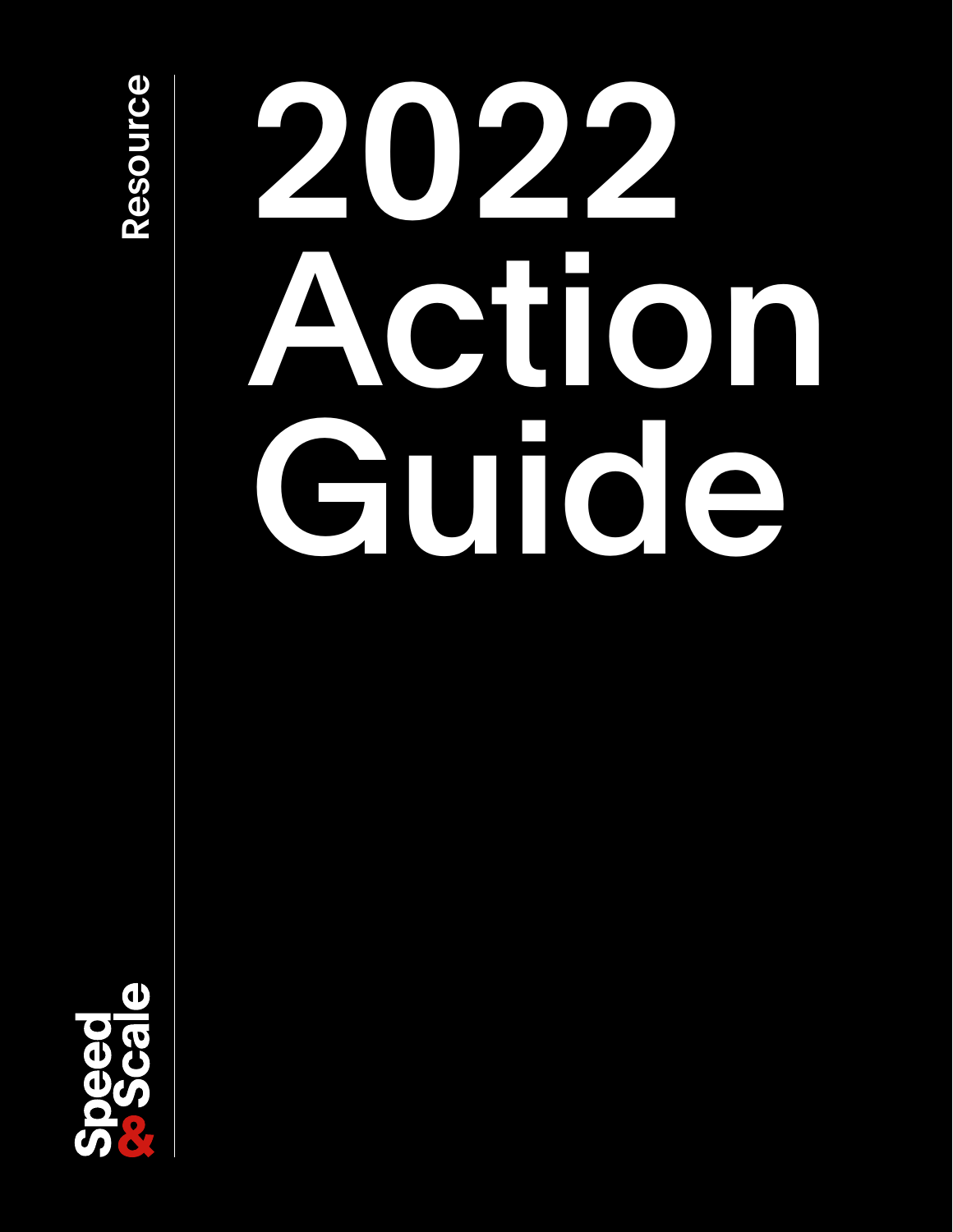## Speed & Scale 2022 Action Guide

 $5$ 

*Speed & Scale* urges you to act—to *go for the gigatons* and focus on where you can be most impactful in cutting greenhouse gas emissions and containing global warming.

**NET ZERO BY 2050** 1. ELECTRIFY TRANSPORTATION 2. DECARBONIZE THE GRID  $3. FIX FOOD$ 4. PROTECT NATURE 5. CLEAN UP INDUSTRY **6. REMOVE CARBON** USING: POLICY POLITICS **MOVEMENTS** INNOVATION INVESTMENT

Our aim is to reach net-zero carbon emissions by 2050—and get halfway there by 2030.

The [Speed & Scale plan](https://speedandscale.com/wp-content/uploads/2021/09/SS_Poster.pdf) is a pathway toward achieving that ambitious goal. For example, we can cut six billion tons of greenhouse gasses—10 percent of the annual global total—by electrifying transportation. To reach this objective, we'll need specific actions: replacing diesel buses with electric ones, installing hundreds of thousands of vehicle charging stations, and more.

In confronting this enormous challenge, we must be strategic. What should we do first? What will have the biggest difference? Here's our shortlist of high-impact actions you can take in 2022.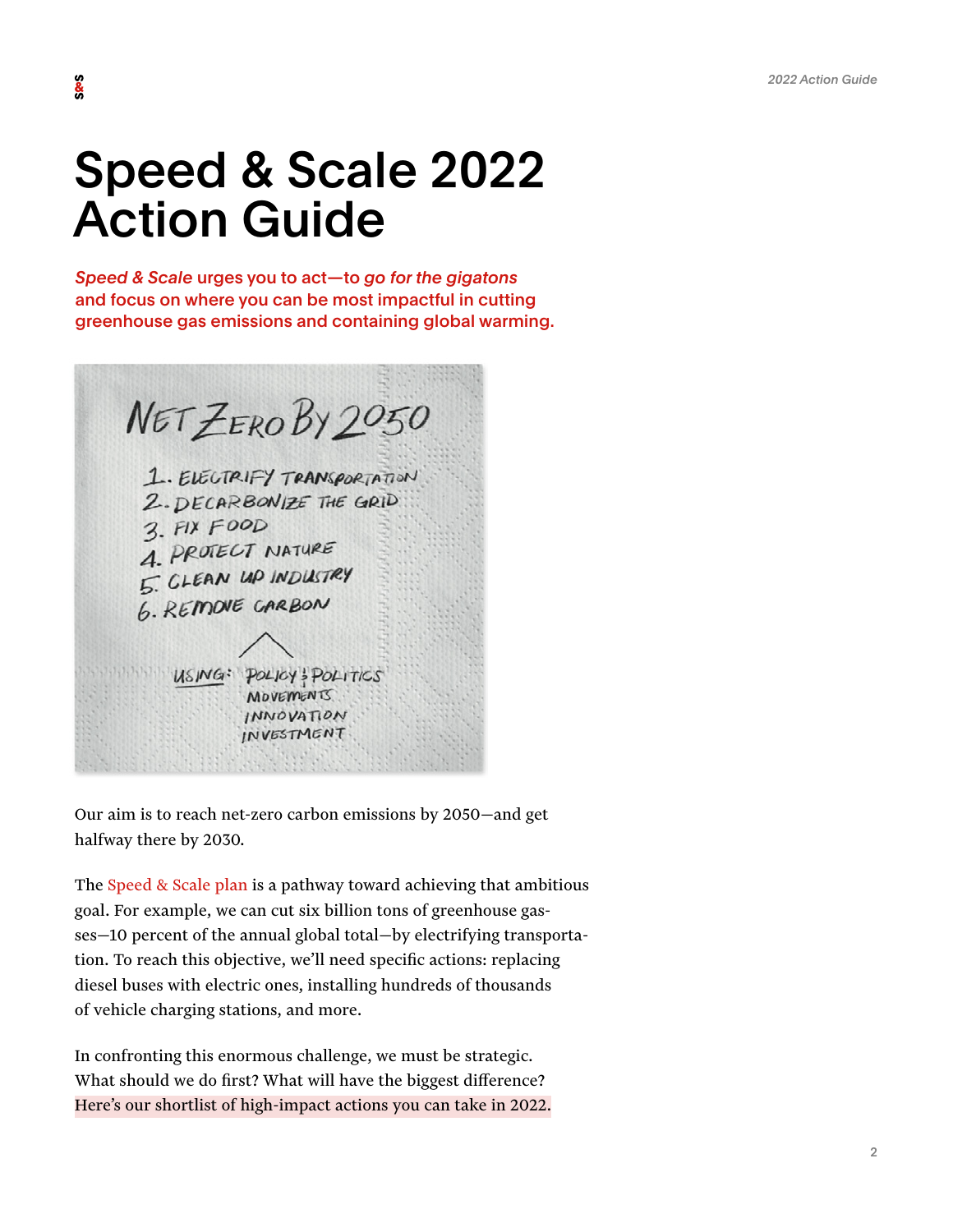## What Can You Do?

#### As an individual you can:

Eat less beef and waste less food: Consume lower-emissions proteins such as pork, chicken, or fish, or one of the many new plant-based proteins. Throw out less food, and compost what you don't eat. (On average, food accounts for [19 percent](https://www.cogitatiopress.com/urbanplanning/article/view/1218/1218) of a household's carbon footprint, with nearly half of that from dairy and meat.)

Switch to an electric vehicle: If you can't afford one right now, commit to making the vehicle you drive today the last fossil fuel vehicle you will own or lease. (On average, gasoline accounts for [25](https://www.cogitatiopress.com/urbanplanning/article/view/1218/1218)  [percent](https://www.cogitatiopress.com/urbanplanning/article/view/1218/1218) of a household's carbon footprint.)

Power your home with clean energy: Sign up for a clean(er) energy plan from your utility. Or add solar panels and a battery to reduce your reliance on the local grid (and, by extension, on fossil fuels). Replace your gas appliances with electric heat pumps and an electric or induction stove. Install a smart thermostat and insulate your home. (On average, electricity and heating account for [14](https://www.cogitatiopress.com/urbanplanning/article/view/1218/1218)  [percent](https://www.cogitatiopress.com/urbanplanning/article/view/1218/1218) of a household's carbon footprint.)

*On their own, there are limits to what any individual can accomplish in this arena. How can you increase your impact? To make your voice heard on the important climate policy decisions of the day, join a climate advocacy organization such as [The Climate Reality Project,](https://www.climaterealityproject.org/) [350.org,](https://350.org/) or one of the many global Climate Action Network members.*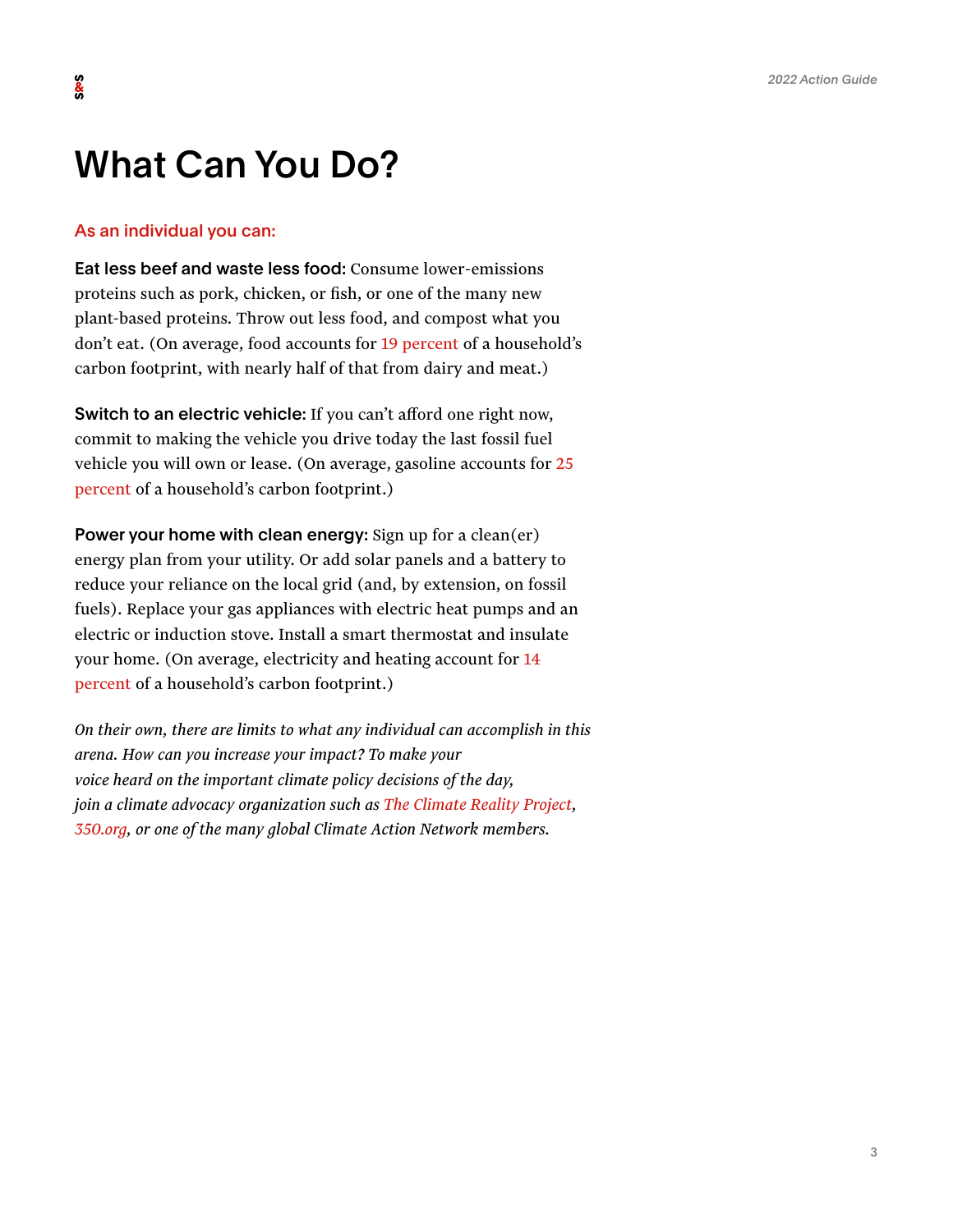## What Can Your Company or Organization Do?

#### As an executive or manager, you can:

Procure clean energy: Convert your office, factory, store, or restaurant to carbon-free electricity. Call your utility to identify your options. Deploy solar and batteries onsite. To reduce fossil fuel consumption, replace gas appliances with electric heat pumps, boilers, and stoves. If your company owns your building, you can take these initiatives yourself; if not, reach out to the owner.

Decarbonize your transport of people and goods: For companies with their own vehicle fleets, now is the time to plan to electrify them. Set a progressive, year-by-year procurement target to get you to 100 percent electricity-powered cars by 2030 and electricity-powered trucks by 2035. Regardless of where we stand with the pandemic, don't rush back to sending people on business flights. Capitalize on the efficiencies and flexibility of virtual meetings. Set a higher bar for stepping on a plane.

#### Shrink the carbon footprint of the goods you manufacture:

You can't manage what you don't measure. Start by tracking and cutting emissions for anything you produce. A few practical options: Seek out new suppliers. Use cleaner heat sources in your production processes. Move to climate-friendly materials and packaging. Label your goods with [clear recycling and composting instructions](https://how2recycle.info/).

Purchase [high-quality](https://query.prod.cms.rt.microsoft.com/cms/api/am/binary/RWGG6f) carbon removal: As described in Speed & Scale, your first priority is to cut your emissions by finding cleaner alternatives. Your next challenge is to conserve energy with greater efficiency. Finally, you need to remove and sequester your remaining CO2 emissions from the atmosphere—either through nature-based options like reforestation or engineered removal options like Climeworks or Charm Industrial.

*As an employee, you can advocate for any or all of these actions. In concert with like-minded co-workers, make the case that these planet-friendly changes will strengthen the company's brand, boost employee morale, and build a climate-conscious customer base.*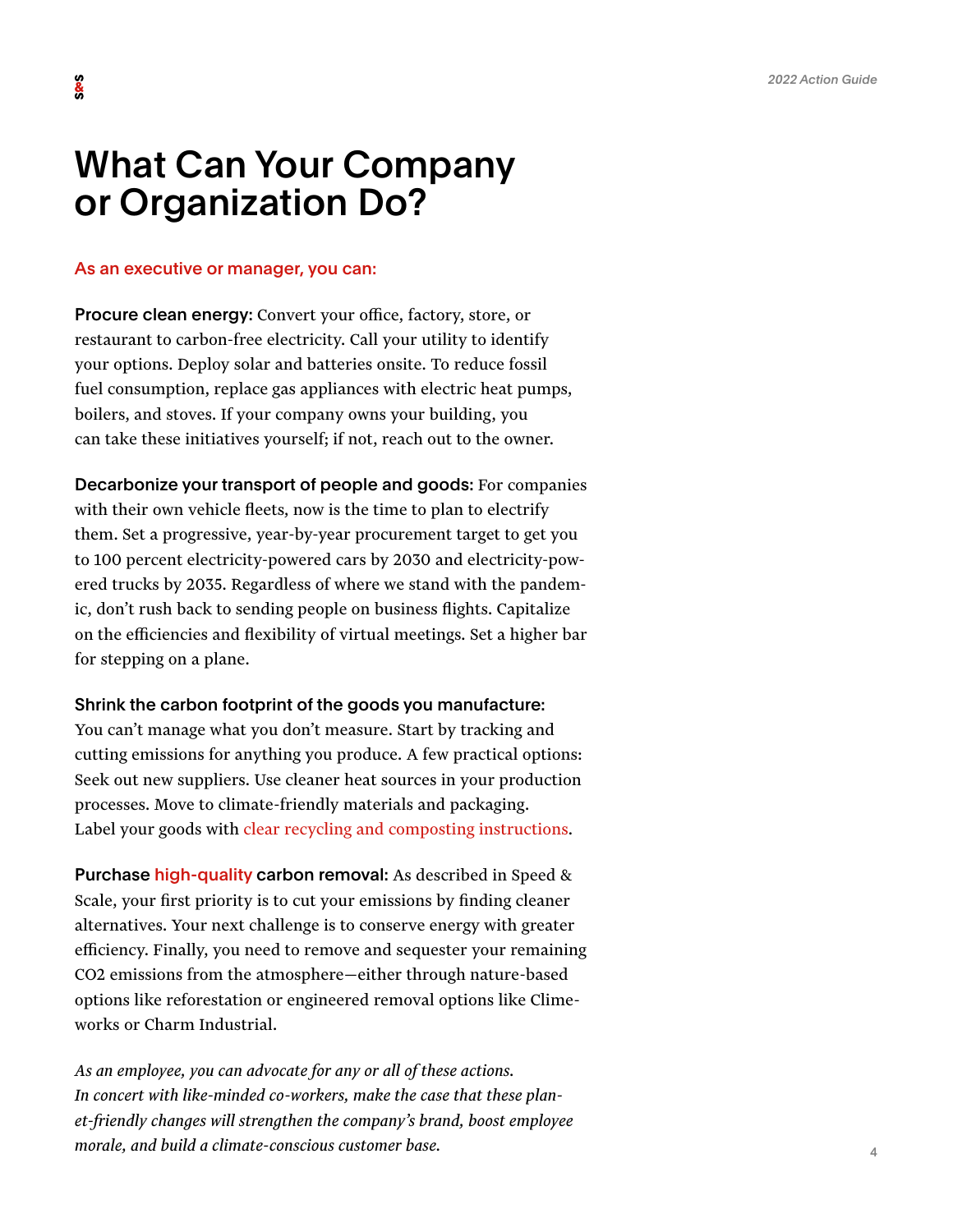## What Can Your City Do?

### As an elected or government official, you can:

Work with your electric utility to cut emissions by 90 percent by 2035: Since cities are often their local utilities' partners and largest customers, see to it that new investments in the power grid are channeled toward carbon-free energy sources. Create a plan that cuts greenhouse gas emissions in half by 2025 and by 90 percent by 2035.

Update building codes to end the use of natural gas and consume less energy: Following the lead of New York City and Denver, tighten rules to prohibit natural gas in new construction. Alternatives: for heating and cooling, energy-saving electric heat pumps; for water heaters, electric boilers. For climate-friendly cooking, look to induction stoves. When gas-powered appliances break, codes should mandate their replacement with electric equivalents.

Build out a citywide network of protected bike lanes: This offers the highest return on investment of infrastructure dollars for easing and speeding commutes, reducing congestion, and cutting a city's emissions. By making cycling safer, protected lanes will broaden its adoption.

*The emissions profile for each city will vary based on its geography and urban layout. By checking your city's greenhouse gas inventory, you'll see the potential local impact of these three actions for cutting greenhouse gas emissions. For example, according to [New York City's published annual](https://nyc-ghg-inventory.cusp.nyu.edu/)  [inventory](https://nyc-ghg-inventory.cusp.nyu.edu/), 36 percent of emissions come from natural gas, 29 percent from electricity generation, and 24 percent from transportation. By comparison, [Denver](https://www.denvergov.org/files/assets/public/community-planning-and-development/documents/planning-general/blueprint-denver/2_tf13_climate_considerations_denveright_tomherrod.pdf) generates 35 percent of its emissions from electricity generation, 20 percent from transportation, and 14 percent from natural gas. [Los Angeles](https://planning.lacounty.gov/site/climate/about-lac-cap/) has a very different emissions profile, with transportation accounting for 62 percent of its emissions.*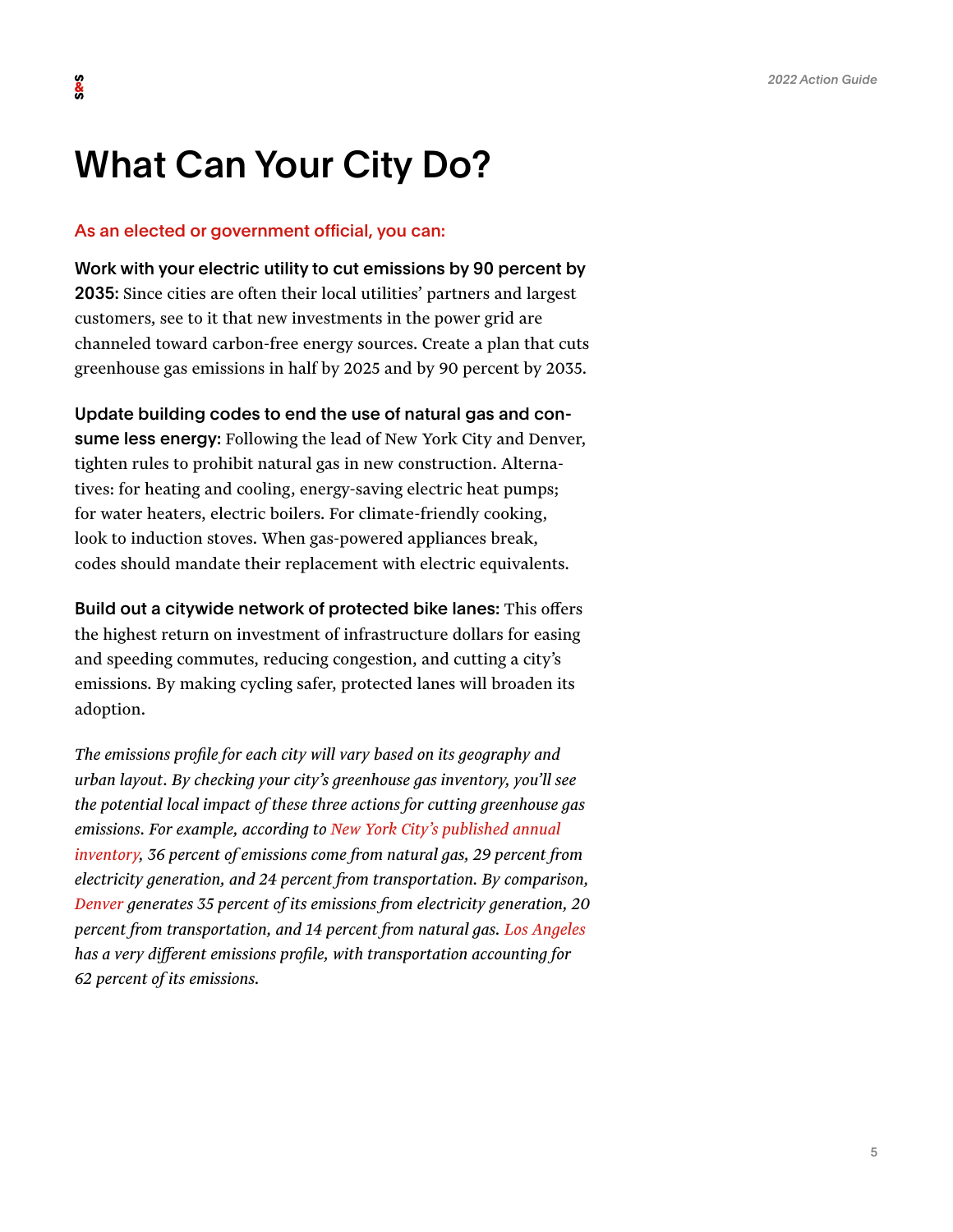## What Can Your State or Provincial Government Do?

### As an elected or government official, you can:

Finance large energy projects: To stay on pace to cut emissions in half by 2025 and by 90 percent by 2035, pass legislation and finance grid improvements, electricity storage, and new solar, wind, and geothermal energy projects. Since demand for electricity will keep rising as we're cleaning our grids, utilities cannot do this alone.

Unblock and then accelerate electrification: Red tape is slowing the deployment of solar, battery, and charging projects that need to be built today. Pass statewide policy to address permitting issues. Incentivize consumer purchases of EVs and adoption of solar, and electrified mass transit and school buses. Deploy charging infrastructure.

Require planes to use sustainable jet fuel: There is no existing market for sustainably produced jet fuel, which would cut aviation emissions up to 80 percent. At present, the technology is new and the volume of production is low, making the fuel too expensive for commercial air travel without regulation. But action on the state level can begin to shift that equation. To lower the price and increase availability, states can require private planes to use a sustainable aviation fuel (SAF) blend for trips between local airports.